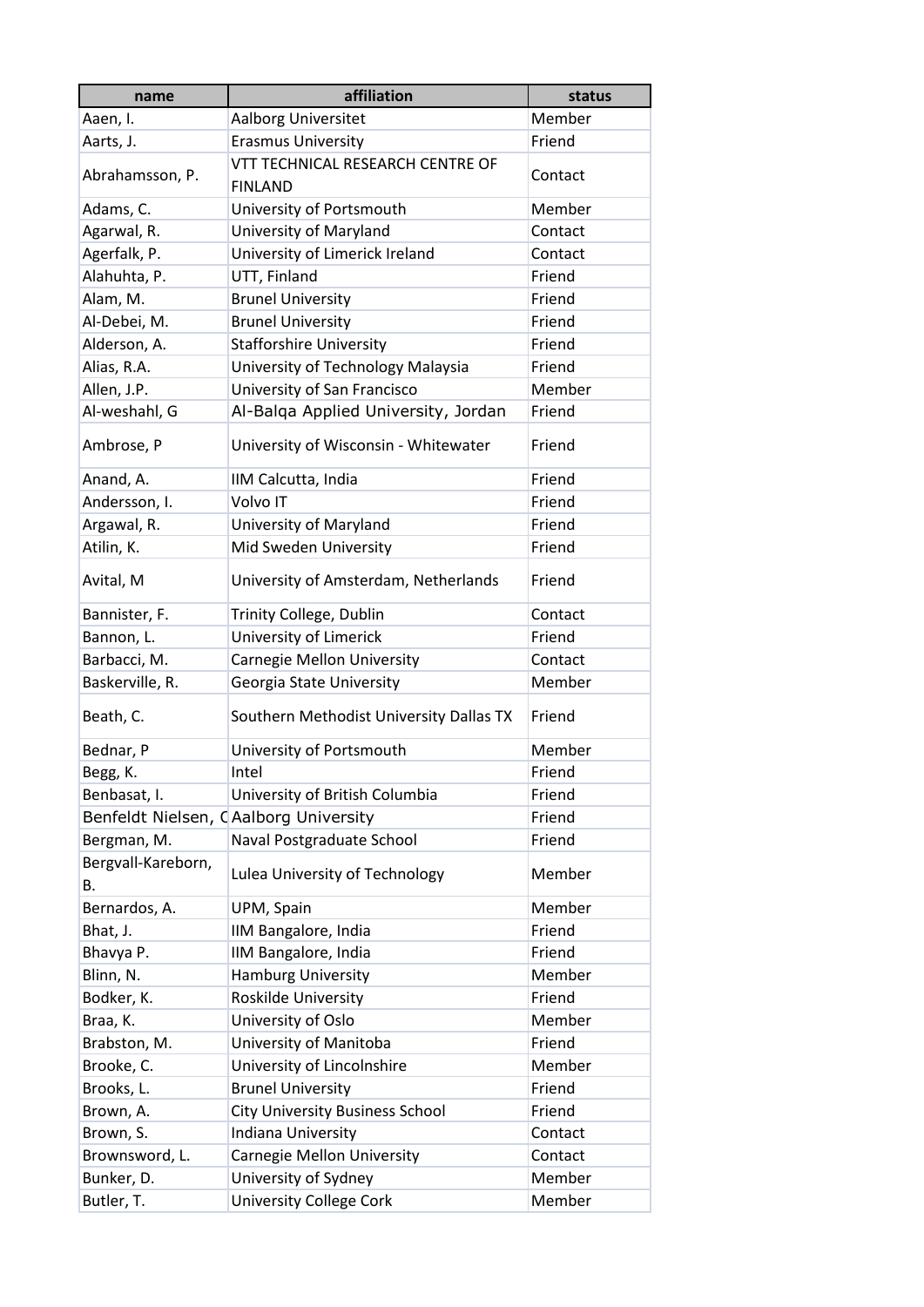| Carlton, D             | Swinburne University of Technology                               | Friend  |
|------------------------|------------------------------------------------------------------|---------|
| Casar, J.R.            | UPM, Spain                                                       | Member  |
| Casey, D.              | University College Dublin                                        | Friend  |
| Cavanagh, M.           | Consultant and Rector, Kenmare, Ireland                          | Friend  |
| Chandwani, R.          | IIM Bangalore, India                                             | Friend  |
| Chesney, T.            | Nottingham University                                            | Friend  |
| Chiason, M.            | Lancaster University                                             | Friend  |
| Chin, W.               | University of Houston                                            | Friend  |
| Christiansen, J.       | Copenhagen Business School                                       | Friend  |
| Conboy, K.             | University of Ireland, Galway                                    | Member  |
| Costello, G.           | Galway-Mayo Institute of Technology,<br>Ireland                  | Friend  |
| Curley, M.             | Intel Corporation                                                | Contact |
| Dahlberg, H.           | IT University of Göteborg                                        | Friend  |
| Damsgaard, J.          | Copenhagen Business School                                       | Member  |
| Dawson, L.             | University of Wollongong                                         | Member  |
| De, R                  | IIM, Bangalore, India                                            | Member  |
| DeschoolMeester,<br>D. | <b>Vlerick Bus School</b>                                        | Friend  |
| Deverell, A.           | University of Limerick Ireland                                   | Friend  |
| Devisree, A.           |                                                                  | Contact |
| Devos, J.              | <b>Ghent University</b>                                          | Friend  |
| Donnellan, B.          | National University of Ireland, Galway                           | Member  |
| Dove, R.               |                                                                  | Friend  |
| Drew, S.               |                                                                  | Contact |
| Dwivedi, Y.            | Swansea University, UK                                           | Member  |
| East, C.               | <b>Onkaparinga City Council</b>                                  | Friend  |
| Elbanna, A.            | Royal Holloway University of London                              | Member  |
| El-Gazzar, R           | University of Agder                                              | Friend  |
| Elliot, S.             | University of Sydney                                             | Member  |
| Fayouomi, A            | Lancaster University                                             | Friend  |
| Feller, J.             | <b>University College Cork</b>                                   | Contact |
| Fellmann, M            | University of Rostock, Germany                                   | Friend  |
| Ferneley, E.           | Salford University                                               | Member  |
| Fichman, R.            | <b>Boston College</b>                                            | Member  |
| Finnegan, P.           | <b>University College Cork</b>                                   | Contact |
| Fitzgerald, B.         | University of Limerick Ireland                                   | Member  |
| Fitzgerald, G.         | <b>Brunel University</b>                                         | Friend  |
| Forrester, E.          | SEI Carnegie Mellon University                                   | Friend  |
| Forsgren, O.           | Umei University                                                  | Friend  |
| Fowler, P.             | <b>Carnegie Mellon University</b>                                | Member  |
| Freericks, C.          | University of Bremen                                             | Friend  |
| Gadatsch, A.           | Bonn-Rhein-Sieg University of Applied<br><b>Sciences Germany</b> | Member  |
| Galliers, R            | <b>Bentley College</b>                                           | Friend  |
| Ginn, M.               | <b>Fielding Graduate University</b>                              | Member  |
| Glasson, B.            | <b>Notre Dame University</b>                                     | Member  |
| Golden, W.             | University of Ireland, Galway                                    | Member  |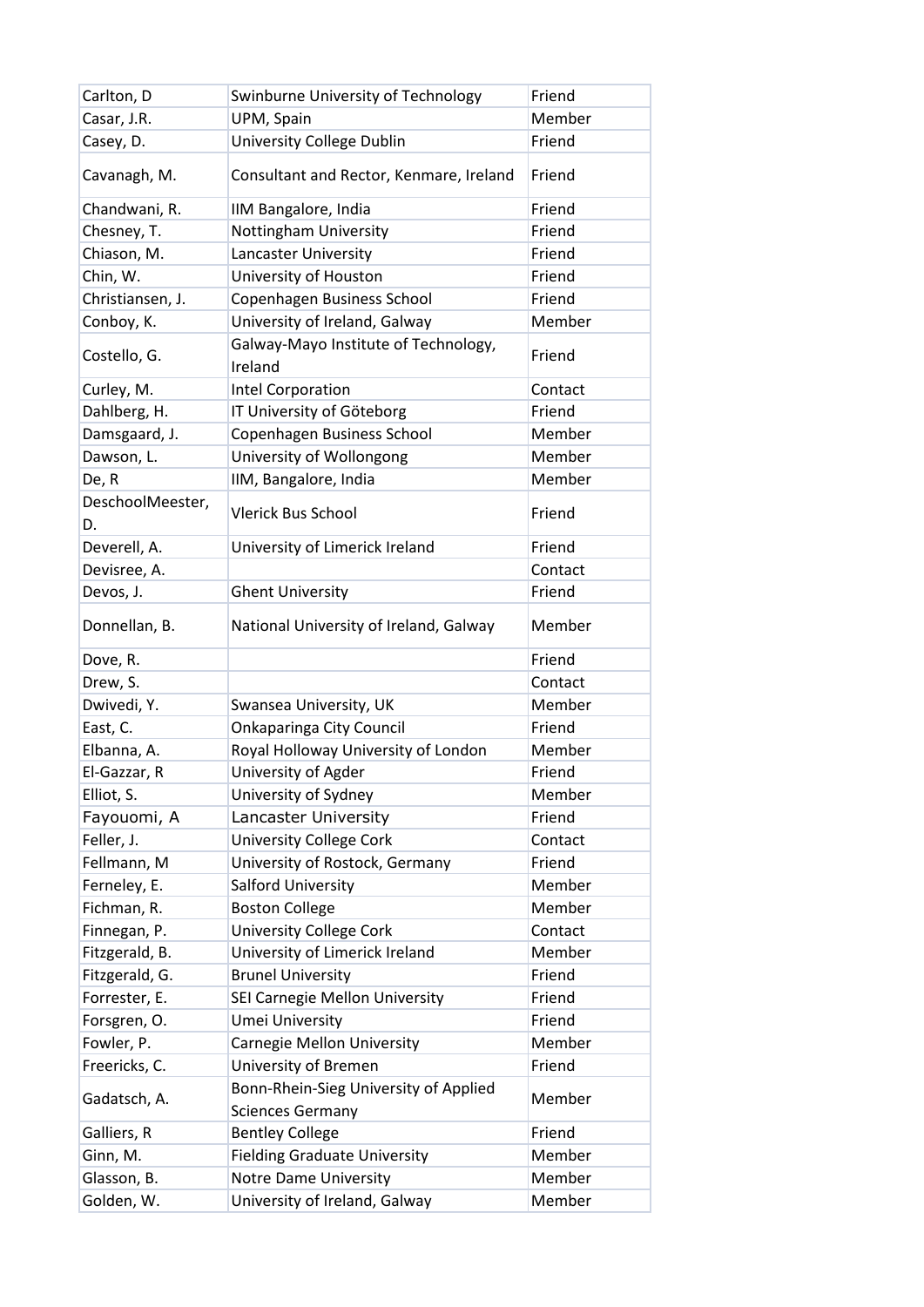| Greenhill, A.      | Griffith University (now at Salford) ???        | Friend  |
|--------------------|-------------------------------------------------|---------|
| Gregor, S.         | <b>Australian National University</b>           | Friend  |
| Gricar, J.         | University of Maribor                           | Friend  |
| Guenterberg, S.    | Litton PRC Inc                                  | Friend  |
| Gunupudi, L.       | IIM Bangalore, India                            | Friend  |
| Gupta, B           | California State University                     | Friend  |
| Hajawi, D          | Durham University                               | Friend  |
| Halonen, R         | University of Oulu                              | Friend  |
| Hattinger, M.      | University West, Sweden                         | Friend  |
| Havie, J.F.        | <b>ISI AS Norway</b>                            | Friend  |
| Hawryszkiewycz, I. | University of Technology, Sydney                | Friend  |
| Hefley, B.         | University of Texas, Dallas                     | Friend  |
| Heikkila, J.       | University of Jyväskylä                         | Friend  |
| Heiskanen, A.      | University of Helsinki                          | Friend  |
| Helfert, M.        | Dublin City University                          | Contact |
| Hemmingway, C.     | University of Leeds                             | Friend  |
| Henriksen, H. Z.   | Copenhagen Business School                      | Member  |
| Herman, G.         | <b>Labour Telematics Centre</b>                 | Friend  |
| Higgens, A.        | University of Warwick                           | Member  |
| Holmquist, M.      | <b>Goteborg University Sweden</b>               | Friend  |
| Horluck, J.        | Aarhus University                               | Friend  |
| Hossain, M.        | <b>RMIT University</b>                          | Member  |
| Hosseiney, M.      | Telenor FOU                                     | Friend  |
| Hovorka, D.        | University of Coloado at Boulder                | Friend  |
| Hult, H. V.        | NU-Sjukvarden                                   | Friend  |
| Ignatiadis, I.     | University of Bath, UK                          | Friend  |
| Imran, A.          | UNSW, Australia                                 | Member  |
| Islind, A. S.      | University West, Sweden                         | Member  |
| Iyamu, T.          | Polytechic of Namiba                            | Friend  |
| Jaakkola, H.       | Tampere University of Technology Finland Friend |         |
| Jansam, A.         | University of Minnesota                         | Friend  |
| Jensen, R.H.       | Aalborg University                              | Friend  |
| Jeppesen, C.J.     | IT University of Copenhagen                     | Member  |
| Johannson, B.      | Lund University                                 | Member  |
| Johnston, R.       | <b>Techme Associates</b>                        | Friend  |
| Jordan, E.         | <b>Macquarie University</b>                     | Friend  |
| Kamble, P.         | IIM Bangalore, India                            | Friend  |
| Kamsah, M.         | Salford University                              | Friend  |
| Karl, R.           | <b>Rockwell Collins</b>                         | Friend  |
| Kautz, K.          | Copenhagen Business School                      | Member  |
| Kay, S.            | University of Manchester                        | Friend  |
| Kerr, D.           | University of Sunshine Coast                    | Friend  |
|                    | University of Manchester                        | Friend  |
| Kolind, J.P.       | <b>FU Associates</b>                            |         |
| Kress, P.          |                                                 | Contact |
| Krishnan, S.       | National University of Singapore                | Friend  |
| Krishnan, S.       | Indian Institute of Management Kozhi Friend     |         |
| Kristoffersen, S.  | Østfold University College, Norway              | Friend  |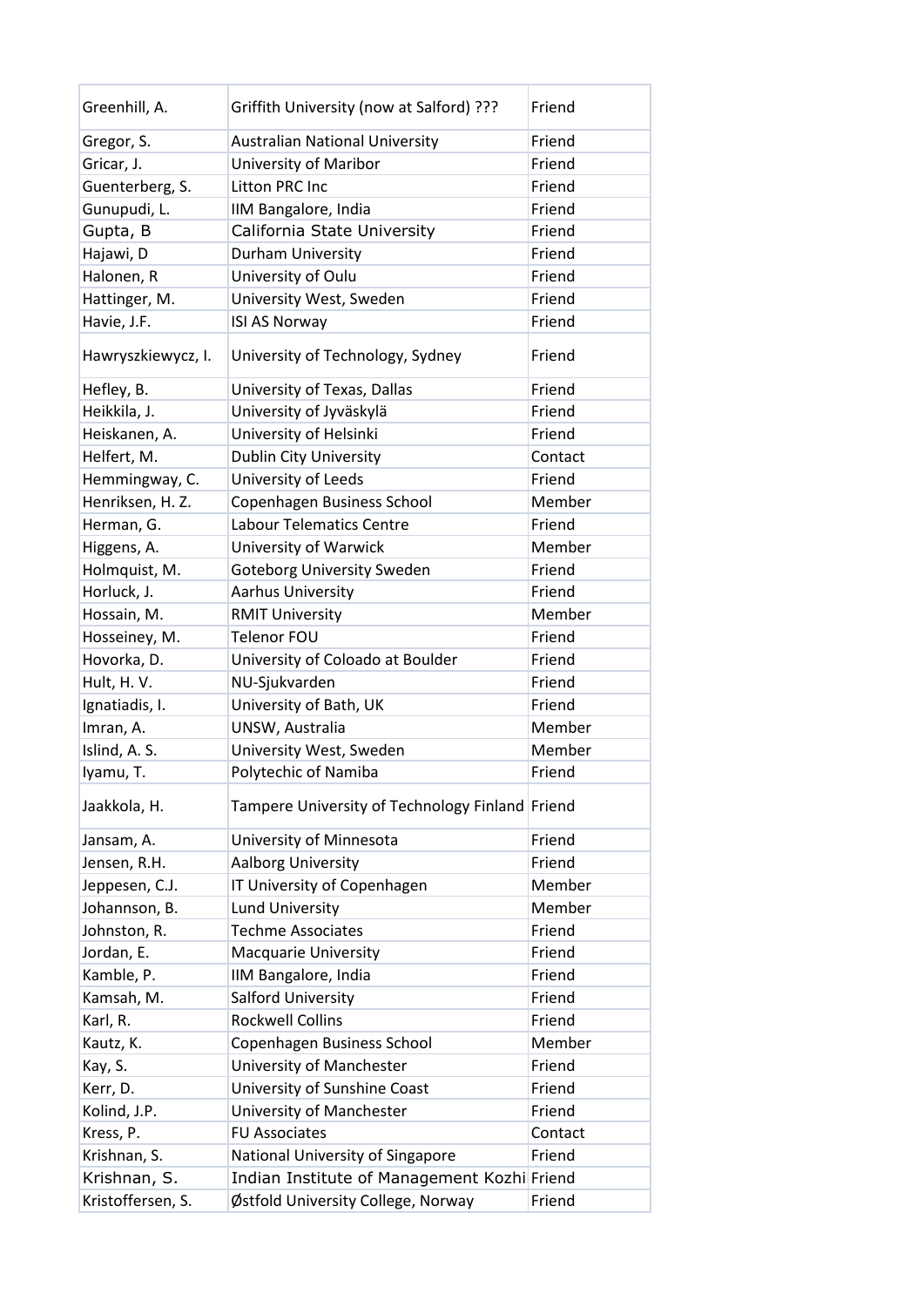| Krzanik, L.       | University of Oulu                     | Friend  |
|-------------------|----------------------------------------|---------|
| Kuvaja, P.        | University of Oulu, Finland            | Member  |
| Kwayu, S          | Nottingham Trent University            | Friend  |
| Lal, B.           | Nottingham Trent University            | Friend  |
| Lal, R.           | <b>Infotech Enterprises</b>            | Friend  |
| Lanamaki, A.      | University of Oulo                     | Friend  |
| Lang, M.          | National University of Ireland, Galway | Friend  |
| Larsen, T.        | Norwegian School of Management         | Member  |
| le Roux, G.       | University of Pretoria                 | Friend  |
| Leimeister, J     | University of St. Gallen, Switzerland  | Friend  |
| Leon, G.          | Catedrático de Universidad             | Member  |
| Leppala, K.       | VTT Electronics, Oulu, Finland         | Member  |
| Levine, L.        | Carnegie Mellon University             | Member  |
| Lien, L.          |                                        | Member  |
| Limayem, M.       | Université de Lausanne                 | Contact |
| Lin, S.           | Lancaster University                   | Member  |
| Lindegaard, G.    | carleton University                    | Contact |
| Linderoth, H.     | University of Skovde                   | Member  |
| Lindroth, T.      | University West, Sweden                | Friend  |
| Lines, K.         | Nord Trøndelag University College      | Friend  |
| Little, S.        | Open University Business School        | Member  |
| Ljungberg, J.     | Göteborgs universitet                  | Contact |
| Lorenzo, O        | Instituto de Empresa, Madrid           | Contact |
| Louchheim, S.     | Intel                                  | Friend  |
| Lundell, B.       | University of Skövde                   | Friend  |
| Lundin, J.        | Goteburg University                    | Friend  |
| Lyytinen, K.      | Case Western University                | Member  |
| Madsen, S.        | Copenhagen Business School             | Friend  |
| Mahadeo, J.       | <b>University of Mauitius</b>          | Friend  |
| Mahring, M.       | <b>Stockholm School of Economics</b>   | Friend  |
| Mansi, I.         |                                        | Contact |
| Marchegiani, X.   | Luiss Guido University                 | Contact |
| Marcolin, B.      | University of Calgary                  | Member  |
| Markus, L.        | <b>Bentley College</b>                 | Friend  |
| Mathiassen, L.    | Georgia State University               | Member  |
| Matthias, B       | University of Koblenz, Germany         | Friend  |
| McCoy, D.         | Gartner/RSM Erasmus                    | Friend  |
| McGrath, F.       | University of Limerick                 | Contact |
| McLean, E.        | Georgia State University               | Friend  |
| McMaster, T.      | University of Life                     | Member  |
| Michaelson, R.    | University of Dundee                   | Friend  |
| Middleton, C.     | <b>Ryerson Univesrity Toronto</b>      | Friend  |
| Mirijamdotter, A. | Linnaeus University                    | Friend  |
| Miscione, G.      |                                        | Contact |
| Mitsufuji, T.     | Siebold University of Nagasaki         | Friend  |
| Mkhomazi, S.      | Tshwane University of Technology - RSA | Friend  |
| Moldt, D          | Hamburg University, Germany            | Friend  |
| Monod, E.         | Paris Dauphine University CREPA        | Contact |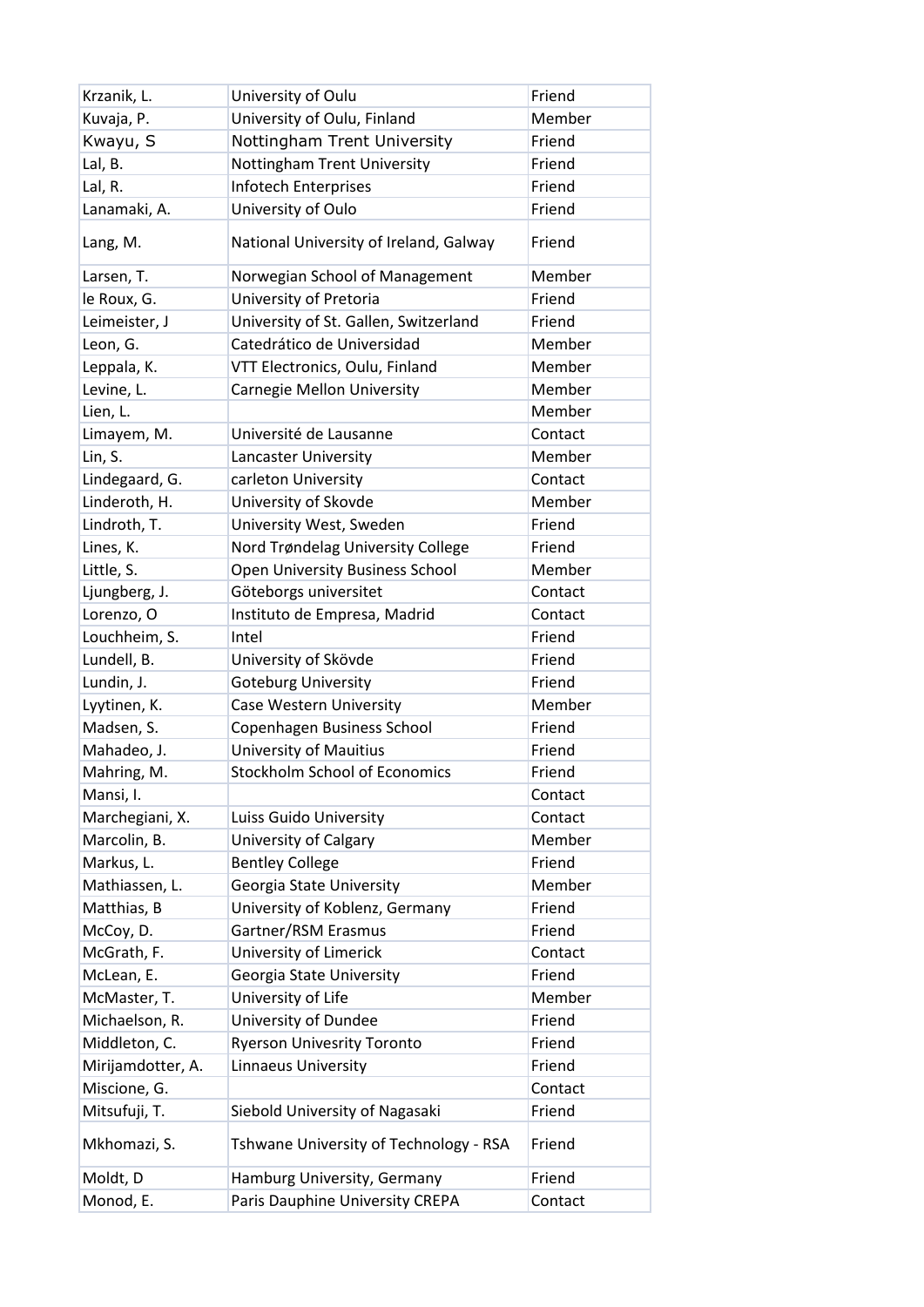| Morgan, L.          | University of Limerick Ireland                    | Member  |
|---------------------|---------------------------------------------------|---------|
| Mueller, N          | Hamburg University, Germany                       | Friend  |
| Munkvold, B.E.      | University of Agder, Norway                       | Friend  |
| Munro, D.           | University of Wisconsin Whitewater                | Friend  |
| Murari, D.          | <b>HCL</b>                                        | Friend  |
| Murray, F.          | Piercom Ltd                                       | Member  |
| Mustafee, N.        | Swansea University                                | Friend  |
| Myers, M.           | University of Auckland                            | Member  |
| Neiderman, F.       | Saint Louis University                            | Friend  |
| Newman, M.          | University of Manchester                          | Contact |
| Nielsen, P. A       | Aalborg University                                | Member  |
| Nilsson, A.         | <b>Goteborg University Sweden</b>                 | Friend  |
| Noble, F.           | <b>UMIST</b>                                      | Friend  |
| Norberg, J.         | Centre for Teleinformation Tech Uni of<br>Denmark | Friend  |
| Norbjerg, J.        | Copenhagen Business School                        | Member  |
| Norstrom, L.        | University West, Sweden                           | Friend  |
| Nuettgens, M.       | University of Hamburg                             | Member  |
| O'Conner, Y.        | <b>University College Cork</b>                    | Friend  |
| O'Brien, T          | Sheffield Hallam University, UK                   | Friend  |
| Odusanya, K         | Nottingham Trent University                       | Friend  |
| Olsson, C.M.        | University of Malmö                               | Member  |
| Ortmayer, L.        | <b>SRA Corp</b>                                   | Friend  |
|                     | Owusu Abebrese, A. World Foundation of UN         | Friend  |
|                     |                                                   |         |
| Oysal, T.           | Middle East Technical University Turkey           | Friend  |
| Pandey, N           | IIM Bangalore, India                              | Friend  |
| Papazafeiropoulous, | <b>Brunel University</b>                          | Member  |
| N.                  |                                                   |         |
| Pareto, L.          | University West, Sweden                           | Friend  |
| Parthan, S.         | IIT Madras, India                                 | Friend  |
| Patil, P            | <b>Swansea University</b>                         | Friend  |
| Pedersen, M.K.      | Copenhagen Business School                        | Friend  |
| Persson, J. S.      | <b>Aalborg University</b>                         | Member  |
| Pessi, K.           | <b>Goteborg University Sweden</b>                 | Friend  |
| Prescott, M.        | University of South Florida                       | Friend  |
| Pries-Heje, J.      | Roskilde University, Denmark                      | Member  |
| Pries-Heje, L.      | Copenhagen Business School                        | Friend  |
| Qasim, Z            | Jordan University                                 | Friend  |
| Raff, S             | <b>RWTH Aachen University</b>                     | Friend  |
| Ramage, M.          | University of Durham UK                           | Friend  |
| Ramesh, B.          | Georgia State University                          | Friend  |
| Rana, N.            | Swansea University                                | Friend  |
| Ranjini, C.         | IIM Bangalore, India                              | Friend  |
| Rao, H. R.          | Sunny Buffalo                                     | Friend  |
| Rao, R.             | IIM Bangalore, India                              | Friend  |
| Ravishankar, M.     | Loughborough University                           | Friend  |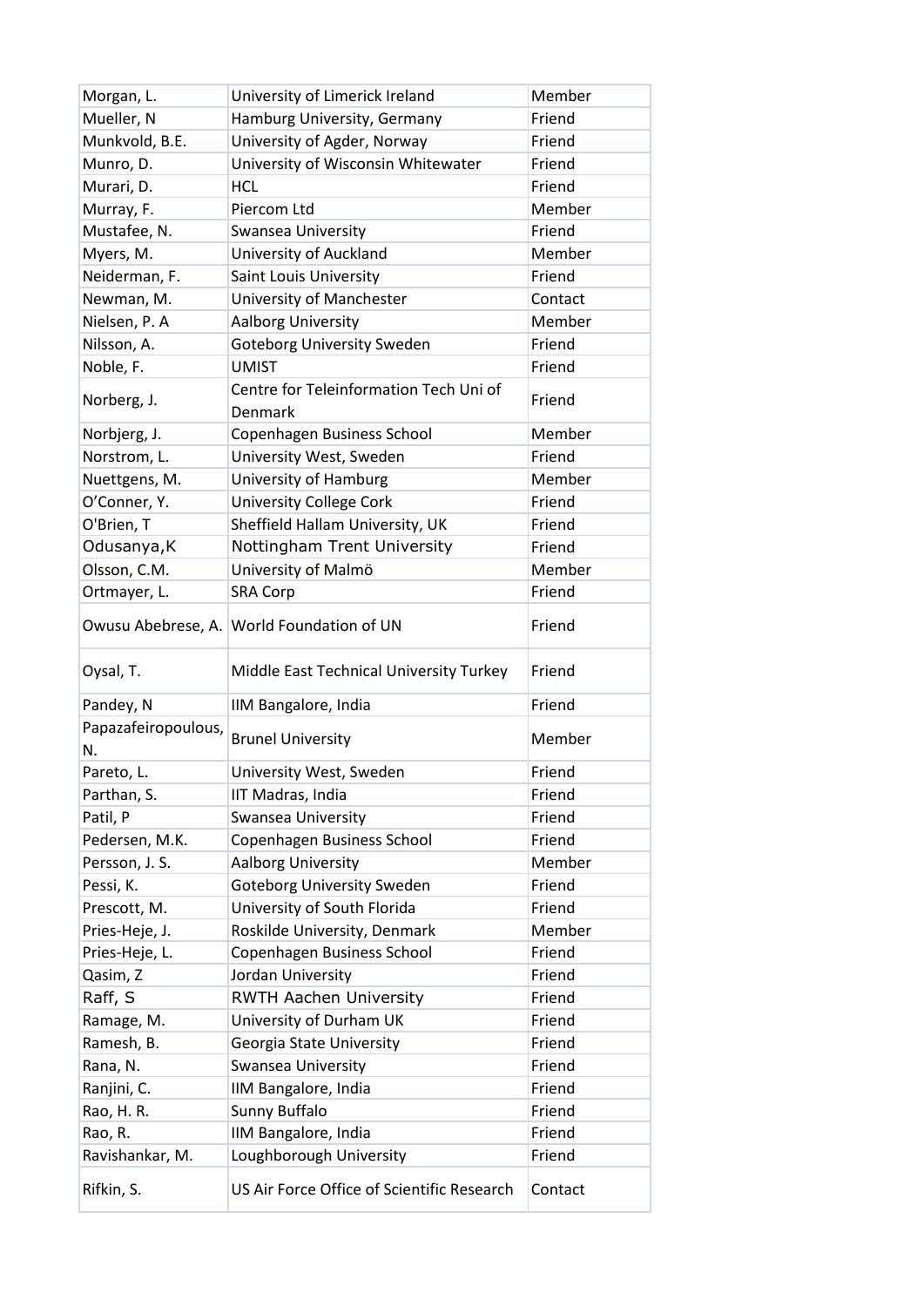| Roberts, D.      | University of Central Queensland                | Friend  |
|------------------|-------------------------------------------------|---------|
| Roode, D.        | University of Pretoria                          | Friend  |
| Rose, J.         | Institut for Datalogi Aalborg University        | Friend  |
| Rosenkranz, C    | Goethe University                               | Friend  |
| Rowe, F.         | <b>University of Nantes</b>                     | Friend  |
| Russo, N.        | Malmö University                                | Member  |
| Saarikko, T.     | <b>Umea University</b>                          | Friend  |
| Samaha, A.A.     | Salford University                              | Member  |
| Sambamurthy, V.  | Michigan State University                       | Member  |
| Sandhu, K.       | Deakin University                               | Friend  |
| Sauer, C.        | <b>Oxford University</b>                        | Member  |
| Sawyer, S.       | The Pennsylvania State University               | Contact |
| Saxena, A.       | IIM Bangalore, India                            | Friend  |
| Schatz, B.       | Technische Universität München                  | Friend  |
| Schirmer, I      | Hamburg University, Germany                     | Friend  |
| Schultz, M       | Hamburg University, Germany                     | Friend  |
| Schulz, A.       | De Montfort University UK                       | Friend  |
| Scupola, A.      | Roskilde University                             | Friend  |
| Seligman, L.     | University of Cincinnati                        | Friend  |
| Shahid, A. R.    | Royal Holloway, University of London            | Friend  |
| Singh, R.        | University of Manchester                        | Friend  |
| Sivamalai, L.    | IIM Bangalore, India                            | Friend  |
| Skeldestad, K.   | Norway                                          | Contact |
| Skidmore, D.     | University of Melbourne                         | Friend  |
| Snis, U.L.       | University West, Sweden                         | Member  |
| Solarno Ruiz, F. | IT University of Gothenburg                     | Friend  |
| Sorensen, C.     | London School of Economics                      | Friend  |
| Sorgaard, P.     | Norwegian Ministry of Education and<br>Research | Member  |
|                  |                                                 |         |
| Spenser, S.      | University of South Australia                   | Friend  |
| Spil, T.         | University of Twente                            | Friend  |
| Srivastava, S.   | <b>HEC Paris</b>                                | Friend  |
| Stenmark, D.     | Göteborgs universitet                           | Contact |
| Stoltz, C        | University of Osnabrueck, Germany               | Friend  |
| Svejvig, P       | Aarhus University                               | Friend  |
| Svensson, A.     | University West, Sweden                         | Friend  |
| Svensson, L.     | University West, Sweden                         | Friend  |
| Swanson, B.      | <b>UCLA</b>                                     | Member  |
| Thomas, O        | University of Osnabrueck, German                | Friend  |
| Thoresen, K.     | Norwegian Computing Centre Oslo                 | Friend  |
| Tjornehoj, G.    | Aalborg University                              | Friend  |
| Toleman, M.      | University of Southern Queensland               | Member  |
| Truex, D.        | Georgia State University                        | Member  |
| Tscherning, H.   | Copenhagen Business School                      | Member  |
| Tsiavos, P.      | London School of Economics                      | Friend  |
| Tyrvainen, P.    | University of Jyvaskyla                         | Friend  |
| Ulrich, F.       | Aalborg University                              | Friend  |